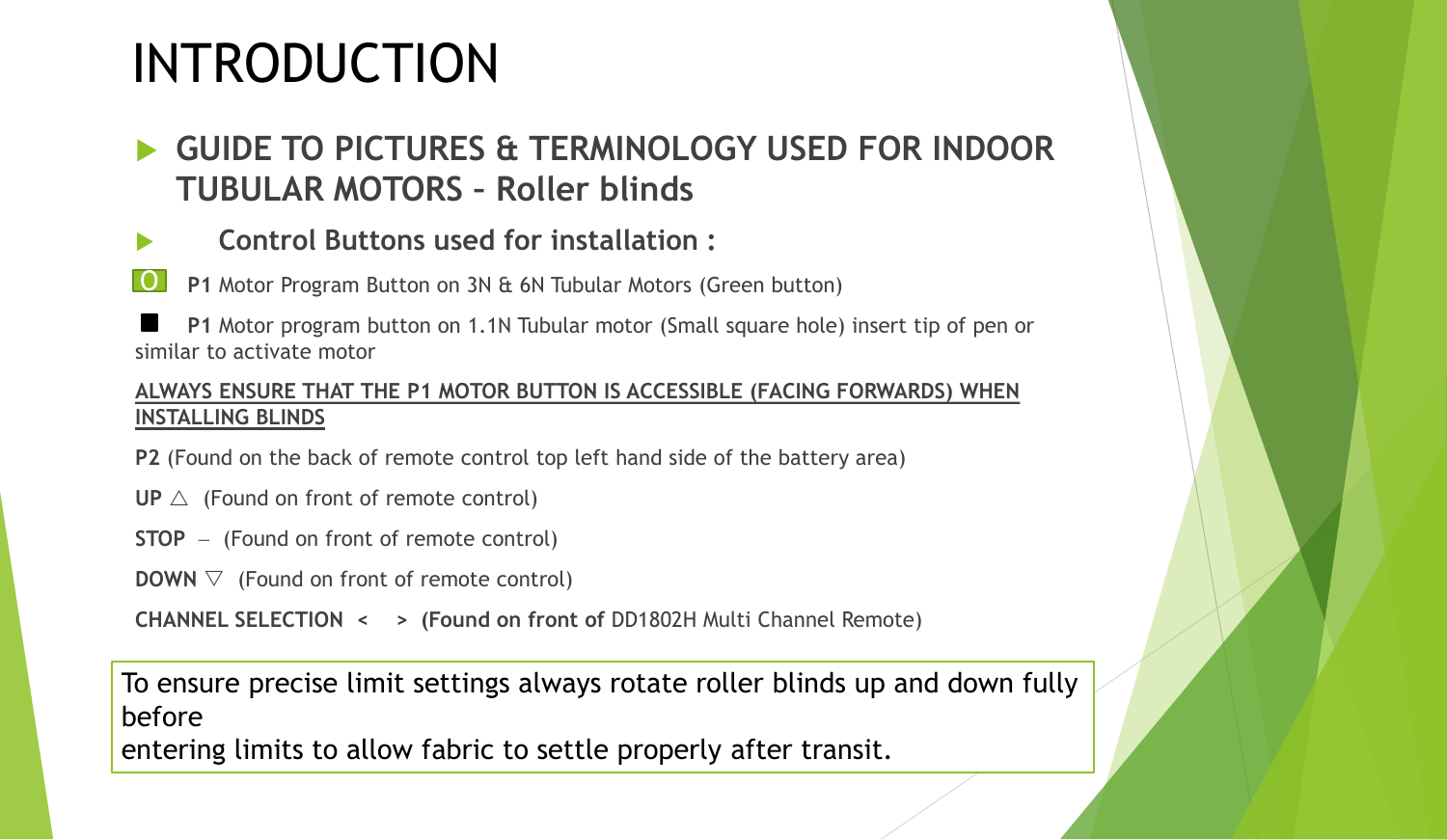# SETTING UP MOTOR TO REMOTE CONTROL

**\*IF YOU ARE USING MULTI CHANNEL REMOTE SELECT REQUIRED CHANNEL BEFORE PROGRAMMING\***

#### **PAIRING MOTOR TO REMOTE**

- **Press and hold P1 on Motor Blind will jog (release button) 1 x beep**
- **Press and hold Stop on remote control Blind will jog x 2 (release button) 3 x beep -**
- Blind & Remote are now paired

#### **EXAMPLE CHECK DIRECTION**

- If blind is moving in the wrong direction hold the UP and DOWN button simultaneously and hold blind will jog – release button
- SETTING TOP & BOTTOM LIMITS
- At this stage the blind will move in jog mode to take out of jog mode hold the desired direction button until the blind moves at normal speed - when you press stop the blind will revert back to jog mode until the top and bottom limits are set, allowing you precision setting.

#### **TOP LIMIT**

 Run blind up to desired top limit and stop - press the Stop & Up buttons simultaneously and hold – Blind will jog x 2 (release buttons) and beep x 3 -- Your top limit is now set.

#### BOTTOM LIMIT

- **EXT A** Run blind down to desired bottom limit and stop press the Stop & Down buttons simultaneously and hold– Blind will jog x 2 (release buttons) and beep x 3 –- Your bottom limit is now set.
- Now that your top and bottom limits are set the blind will now automatically be out of jog mode and moving at normal speed.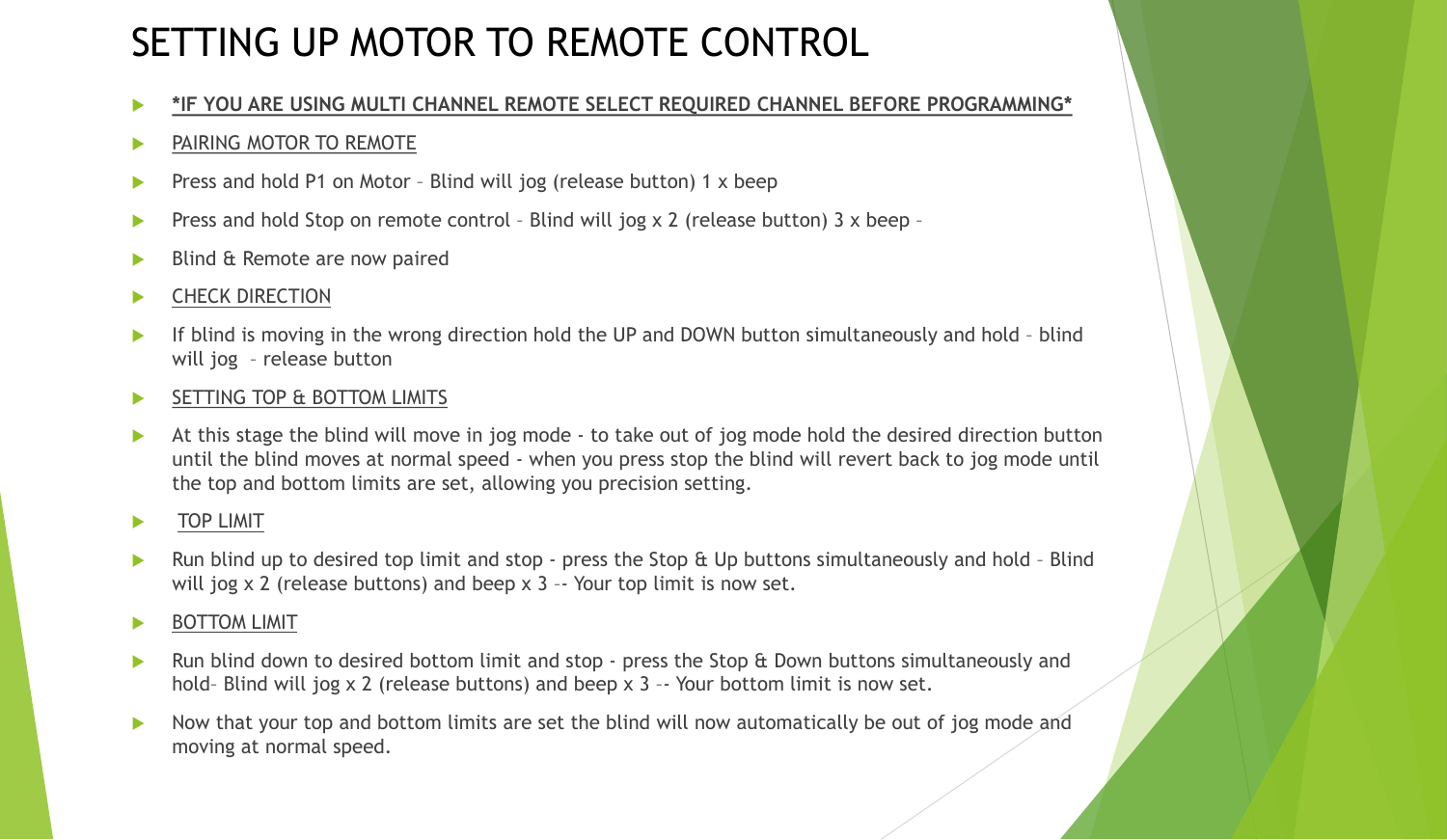### SETTING UP MOTOR TO REMOTE CONTROL FLOW CHART

- Flow Chart for Main Set Up please read full guide above first
- **Pairing Motor To Remote**
- Press & Hold P1  $\longrightarrow$   $\downarrow$   $\uparrow$  x1 ())))))))))) x1
- Press & Hold Stop  $\Rightarrow$   $\frac{1}{1}$  x2 ()) x3
- Change Fabric Direction
- Press & Hold Up & Down  $\longrightarrow$   $\overline{\text{I}7}$  x1
- Set Top & Bottom Limits
- Press & Hold Up & Stop  $\Rightarrow$   $\frac{1}{1}$  x2 (1)) x3
- Press & Hold Down & Stop  $\overrightarrow{F}$   $\overrightarrow{2}$  (1) x3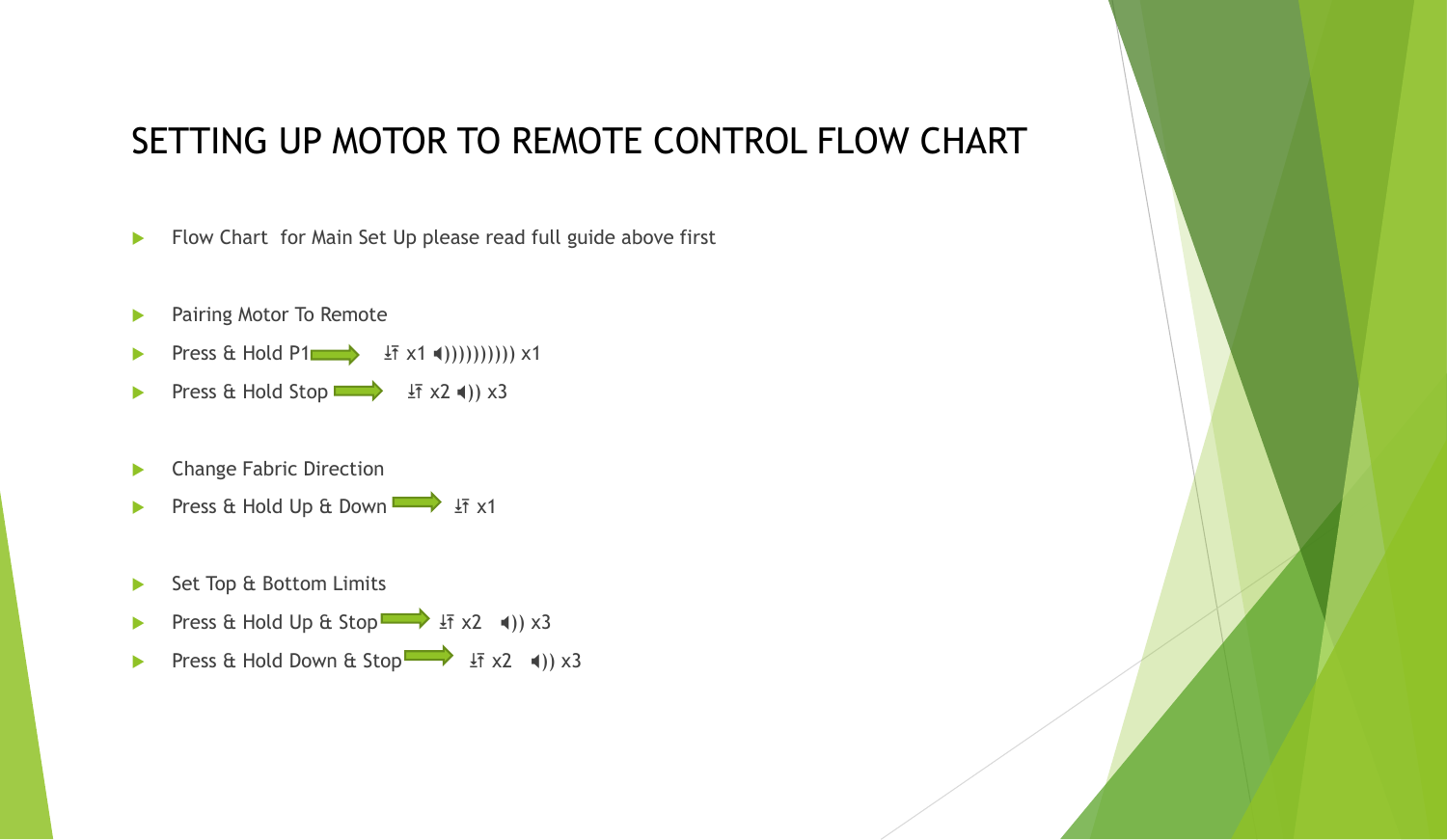# OTHER FUNCTIONS

### ADD ANOTHER REMOTE CONTROL

- If you wish to add another remote control
- On your original remote press P2 then P2 again
- On the new remote press P2
- The control information for the blinds will now be on both remote controls
- DELETE A REMOTE CONTROL
- If you wish to remove information from a second remote control
- ▶ On remote you wish to keep press P2 then P2 again
- On remote you wish to delete press P2
- The control information for the blinds will now be on one remote control.
- REPLACE LOST OR BROKEN REMOTE
- Press and hold P1 on Motor Blind will jog (release button) 1 x beep
- Press and hold Stop on remote control Blind will jog x 2 (release button) 3 x beep
- Remote will now operate motor to original settings.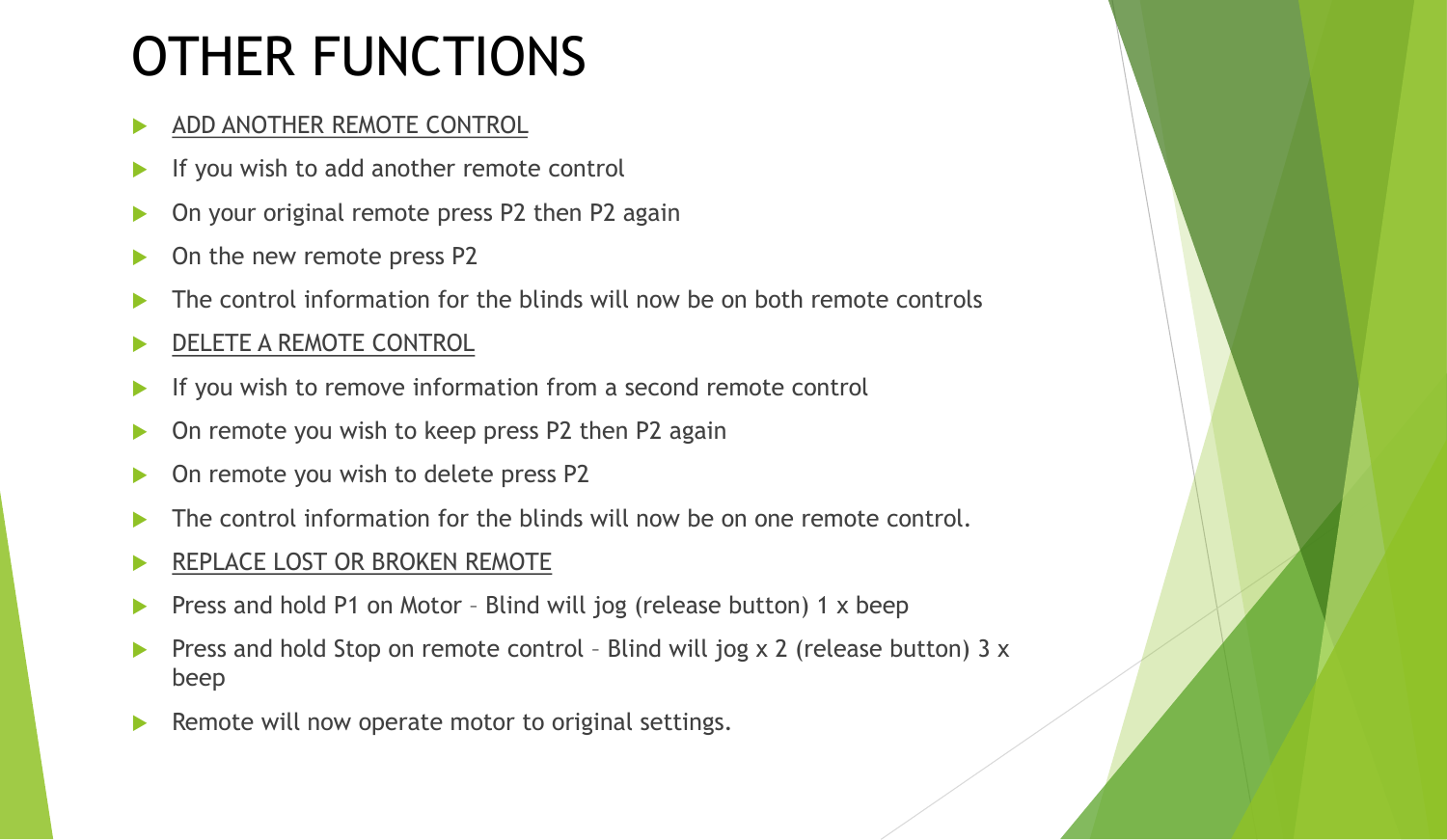# TROUBLE SHOOTING

### **MOTOR WILL NOT PAIR WITH REMOTE**

- Ensure you have either **DD1800H** single remote or **DD1802H** multi channel remote you will see model number on back of remote control, these controls should automatically be in bi directional mode and pair immediately to your bi directional motor.
- If the P1 button on the motor is responding but holding the stop button on the remote does not give a response the remote control may be in single direction mode.
- To swap between modes remove the battery from the back of the remote control then reinsert whilst holding in the P2 button to the top left of the battery area.
- Resume set up process from the beginning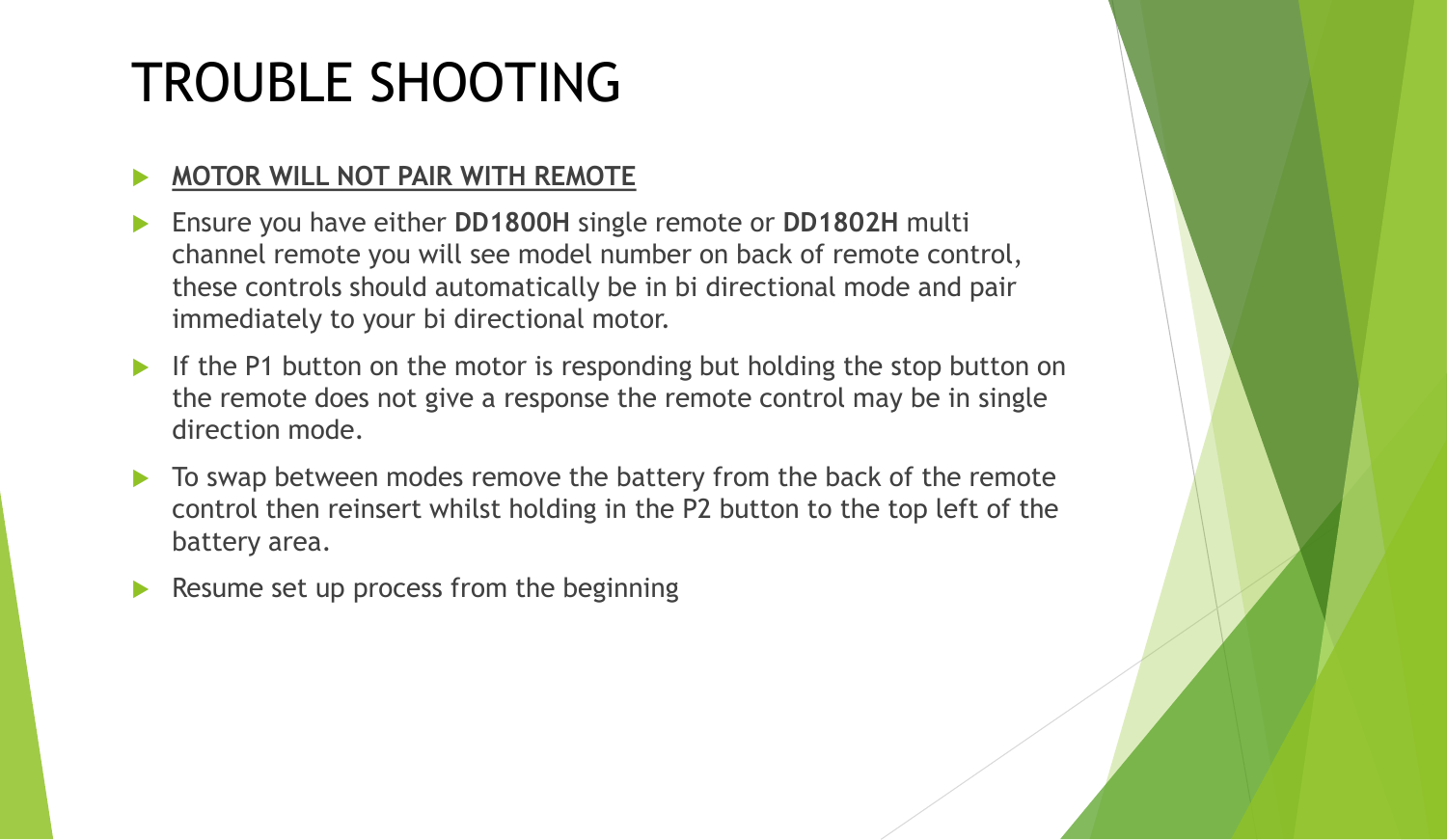# TROUBLE SHOOTING

### **REMOTE WILL NOT REVERSE DIRECTION OR SET THE UPPER AND LOWER LIMITS**

- Where there is no response to set up commands the remote control may be in a locked status.
- **TO LOCK AND UNLOCK SINGLE REMOTE**
- On a single channel remote the locked and unlocked status is indicated by the blue light at the top end of the remote control
- **Press and hold the stop button continuously through the following sequence light flickering 5** sec –Light disappears 5 secs – Light flashes once then disappears for another 20 secs – The light will then be either:-
- **Flashing remote is in unlocked status release stop button**
- Solid remote is in locked status release stop button
- Repeating the above steps will move the remote between locked and unlocked status.

### **TO LOCK AND UNLOCK MULTI CHANNEL REMOTE**

- Press and hold stop button for approx. 20-25 secs until L or U appears in the screen release stop button
- L indicates locked status

 $\blacktriangleright$ 

- U indicates unlocked status
- Repeating the above steps will move the remote between locked and unlocked status.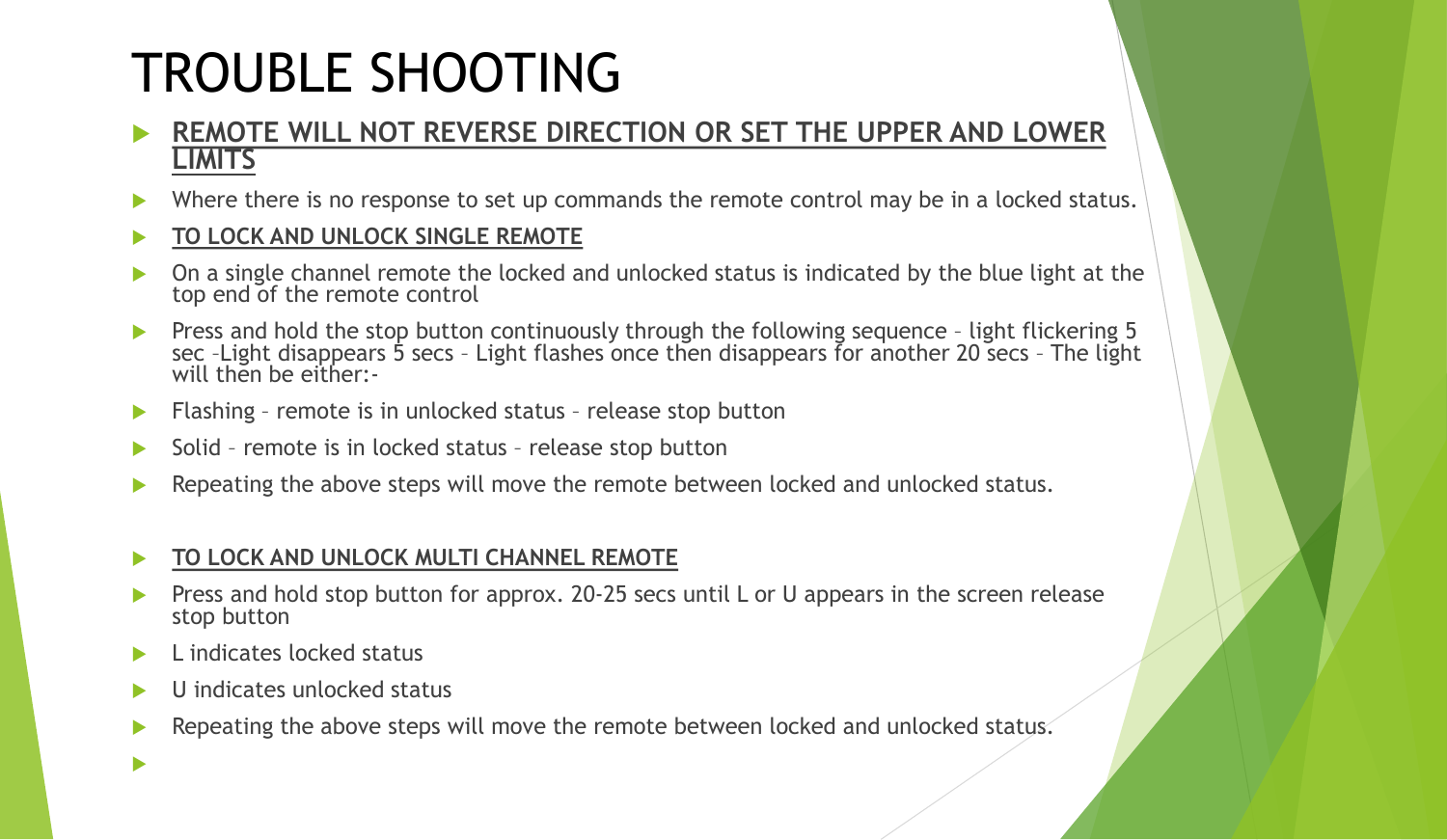# RESET TO FACTORY MODE

- To clear all settings and return to factory mode
- Hold the P1 motor button for approx. 14 seconds
- During this time the blind should have jogged 4 times with a lengthy pause between jogs after the fourth jog release the P1 button – the blind will respond with a series of jogs and beeps and will now be back to factory setting mode and will no longer respond to the remote control.